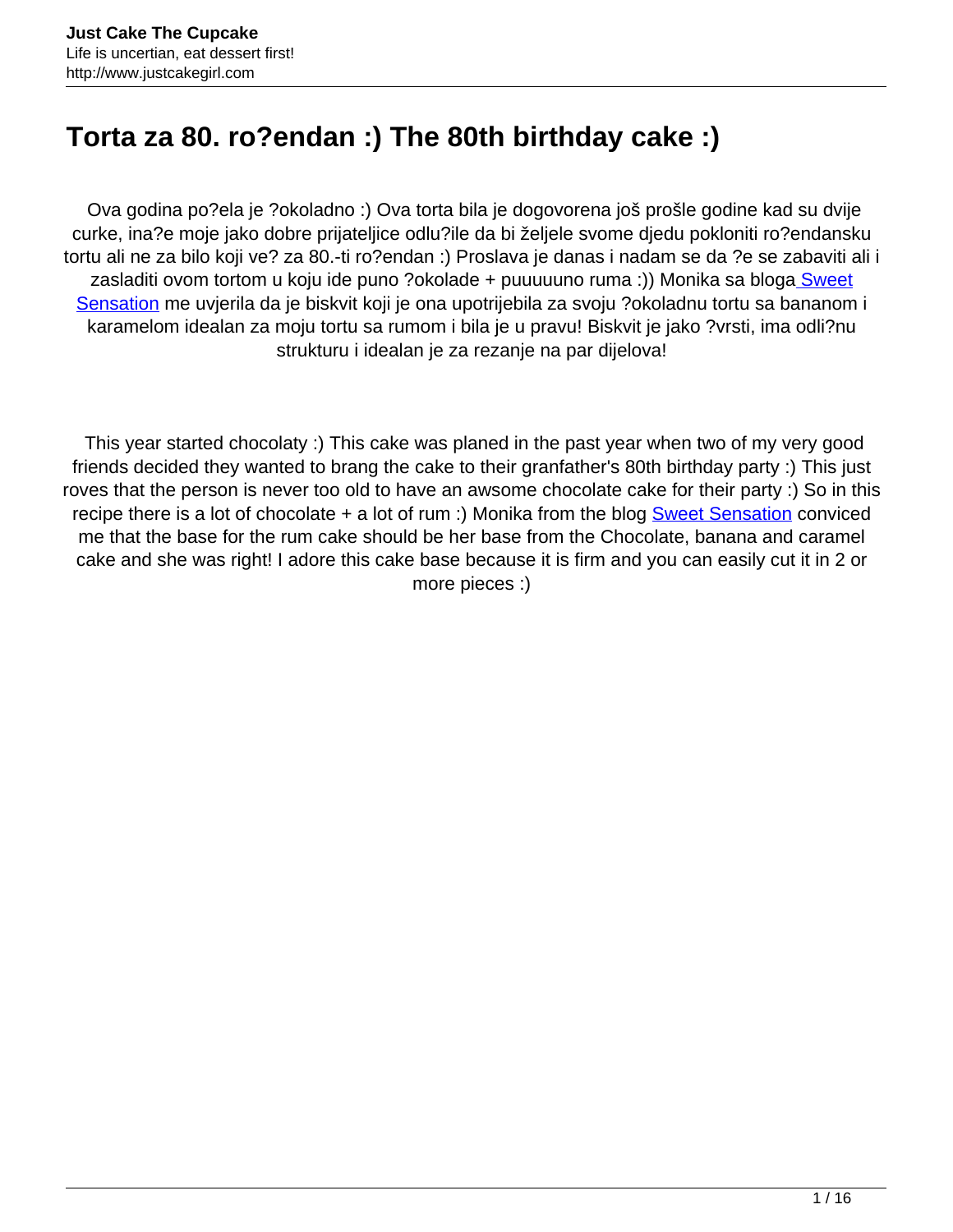

Sastojci: Ingredients: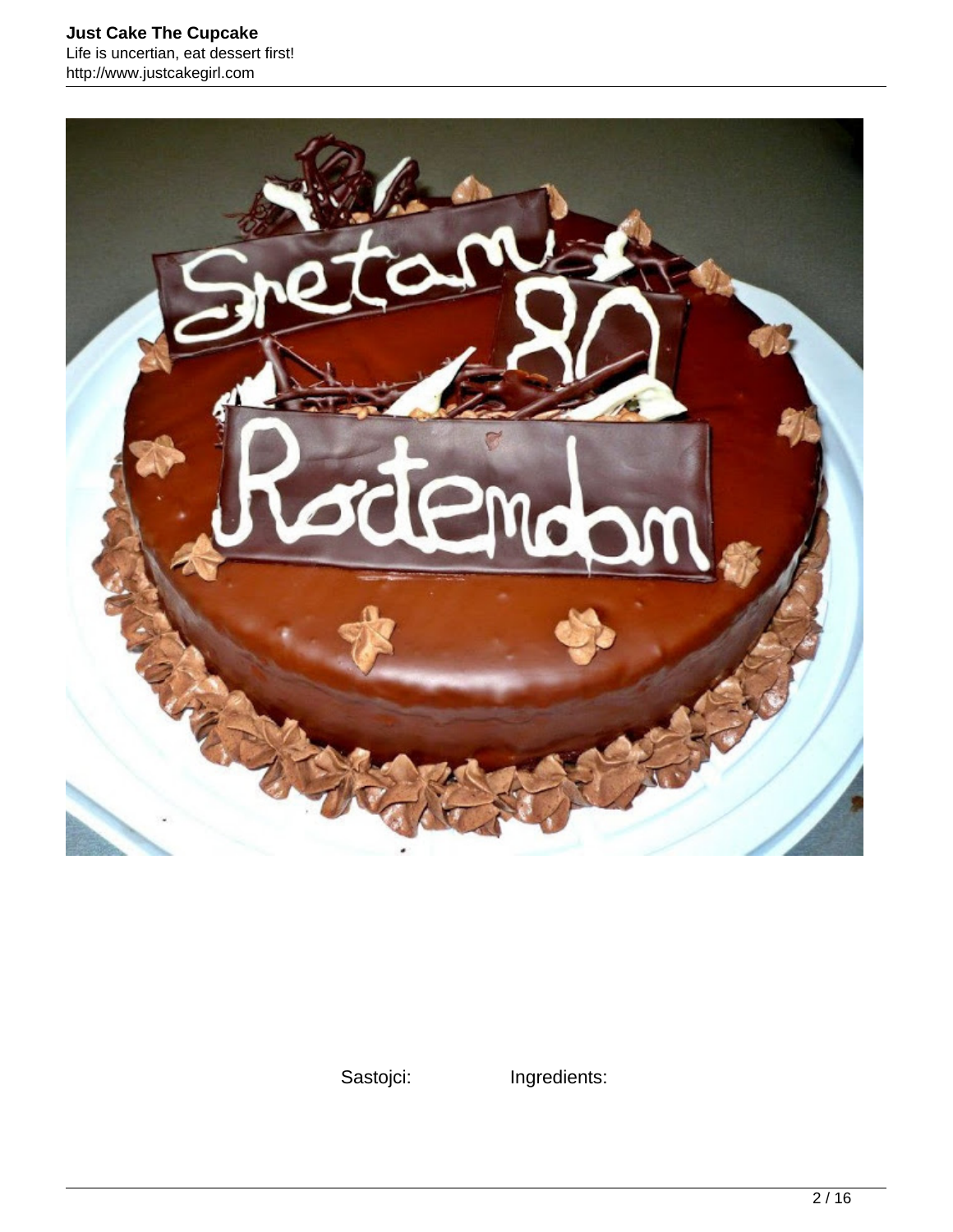| <b>Biskvit:</b>            | Cake:                    |
|----------------------------|--------------------------|
|                            |                          |
| 4 jaja                     | 4 eggs                   |
| 200 g še?era               | 200 g sugar              |
| 70 g maslaca               | 70 g butter              |
| 70 g tamne ?okolade        | 70 g dark chocolate      |
| 60 ml                      |                          |
| mlijeka                    | 60 ml milk               |
| 60 ml kipu?e vode          | 60 ml boiling water      |
| 1 žli?ica arome vanilije   | 1 tsp vanilla extract    |
| 200 g oštrog               |                          |
| brašna                     | 200 g flour              |
| 40 g kakaa u prahu         | 40 g cocoa               |
| 2 žli?ice praška za pecivo | 2 tsp baking powder      |
| prstohvat soli             | pinch of salt            |
| 2 žlice ruma               | 2 tbs of rum             |
|                            |                          |
| Natapanje biskvita:        | <b>Soaking the cake:</b> |
|                            |                          |
| 100 g marmelade            | 100 g marmalede          |
| 2 žlice ruma               | 2 tbs of rum             |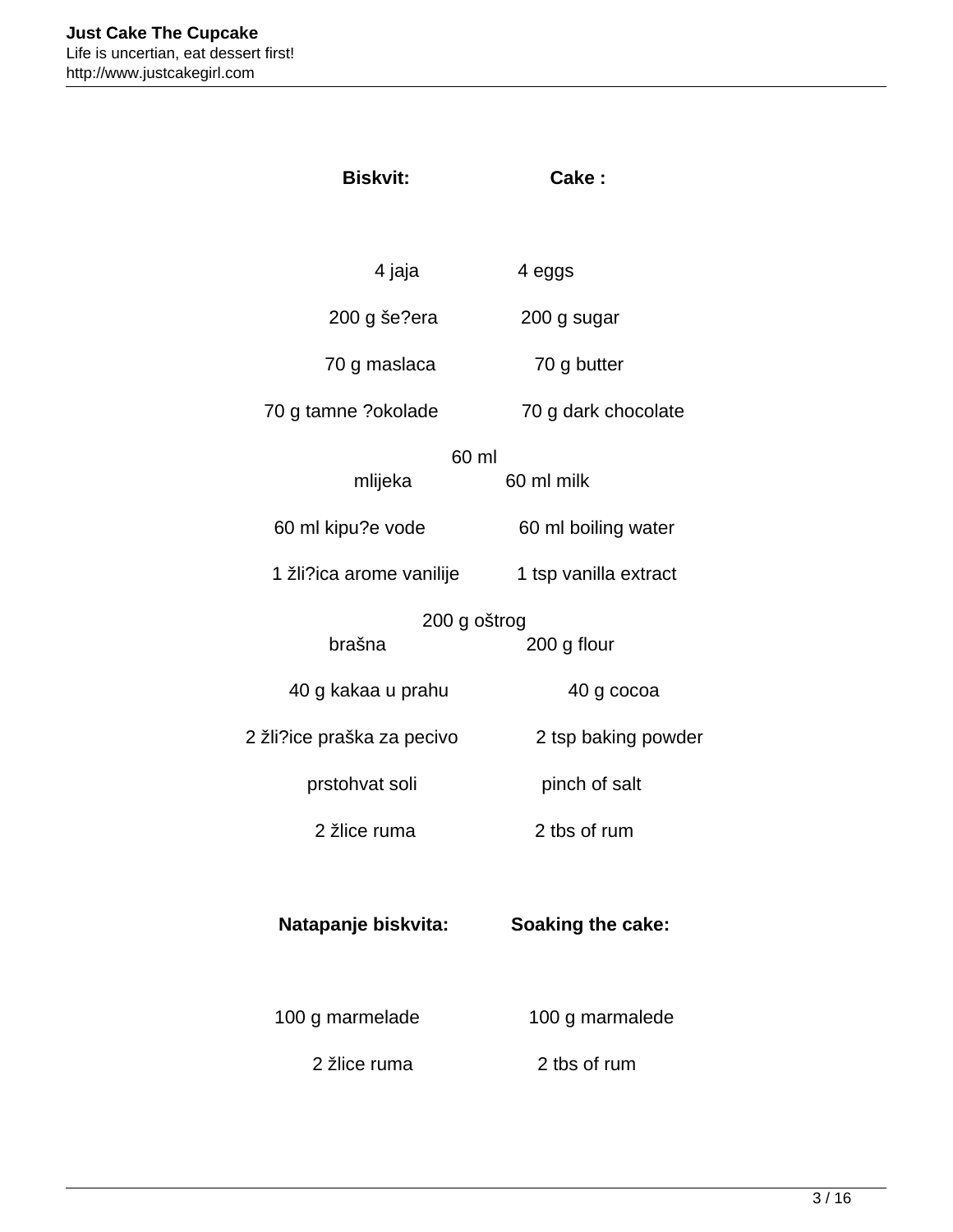| ?okoladni mousse:      | <b>Chocolate mousse:</b>      |
|------------------------|-------------------------------|
|                        |                               |
| 200 g tamne ?okolade   | 200 g dark chocolate          |
| 100 g bijele ?okolade  | 100 g white chocolate         |
| 1 jaje                 | 1 egg                         |
| 1 žumanjak             | 1 egg yolk                    |
| 1 žlica vode           | 1 tbs water                   |
| 300 ml slatkog vrhnja  | 300 ml cream                  |
| 50 ml ruma             | 50 ml of rum                  |
|                        |                               |
|                        |                               |
| ?okoladne dekoracije : | <b>Chocolate decorations:</b> |
|                        |                               |
| 100 g tamne ?okolade   | 100 g dark chocolate          |
| 100 g bijele ?okolade  | 100 g white chocolate         |
|                        |                               |
| ?okoladna glazura :    | <b>Chocolate frosting:</b>    |
|                        |                               |
| 200 g tamne ?okolade   | 200 g dark chocolate          |
| 2 žlice ulja           | 2 tbs oil                     |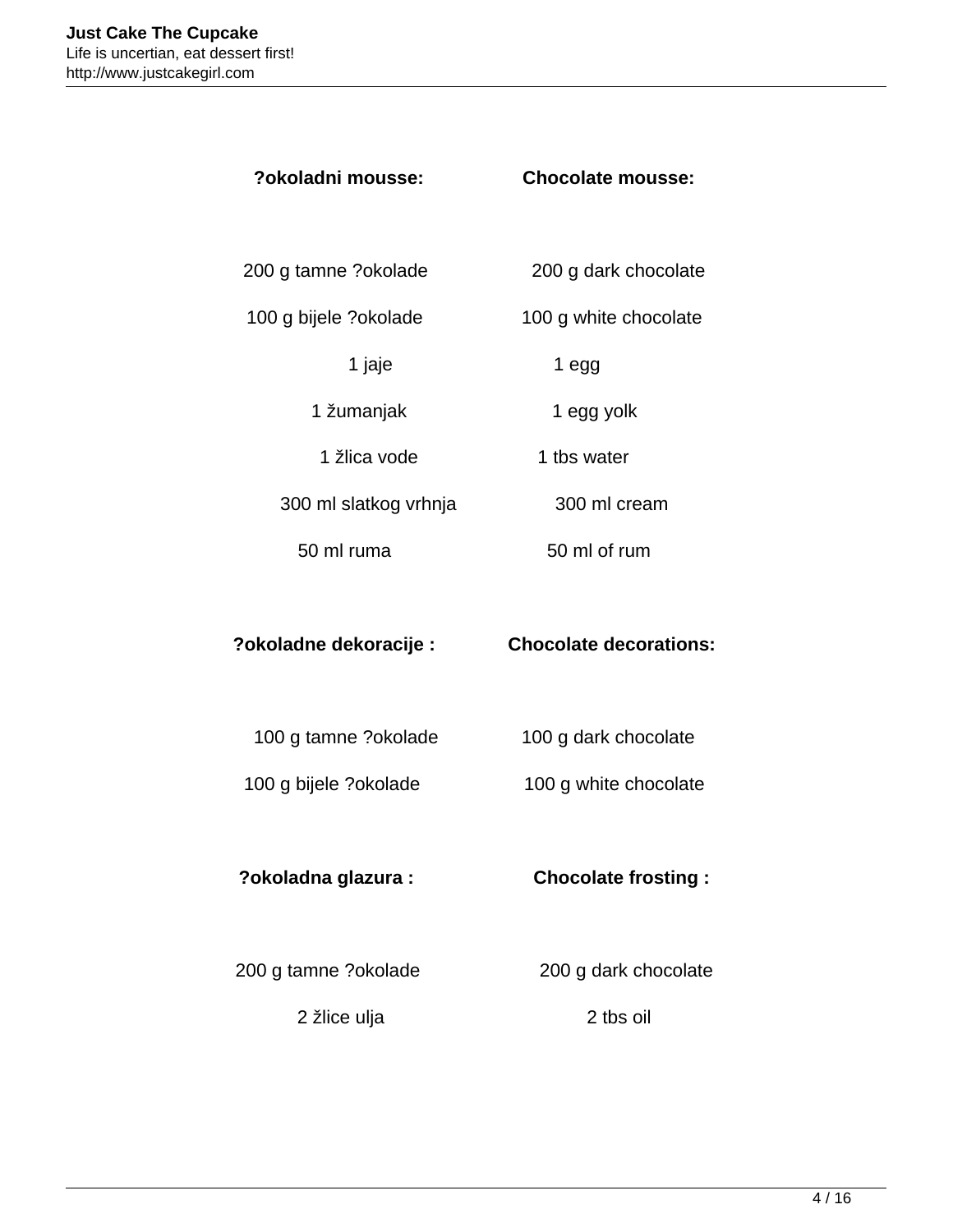## **Ganache:**

150 g ?okolade 150 g chocolate

100 ml slatkog vrhnja 100 ml cream

1 žlica meda 1 tbs honey

1 žlica ruma 1 tbs rum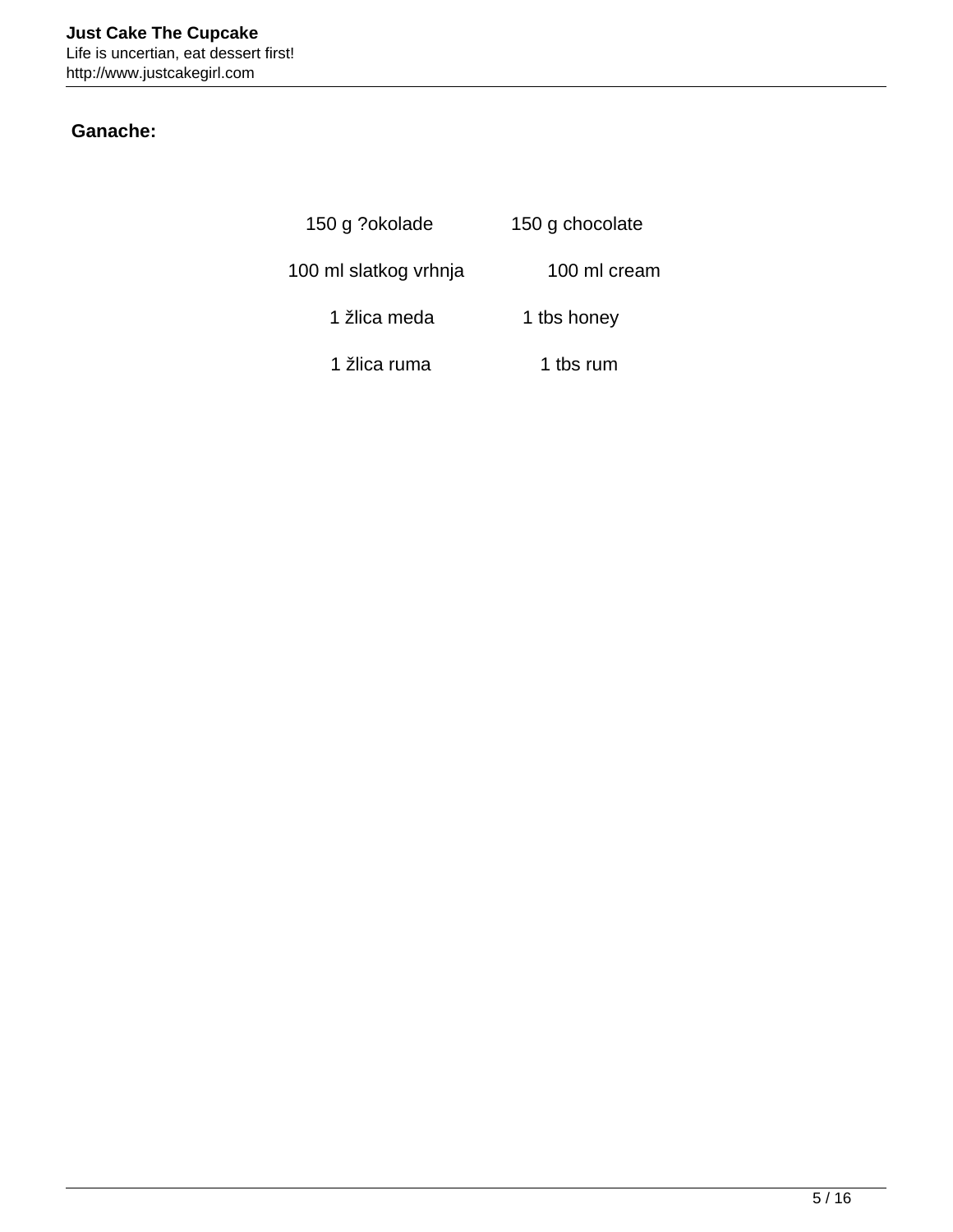#### **Just Cake The Cupcake** Life is uncertian, eat dessert first! http://www.justcakegirl.com



Priprema : Instructions :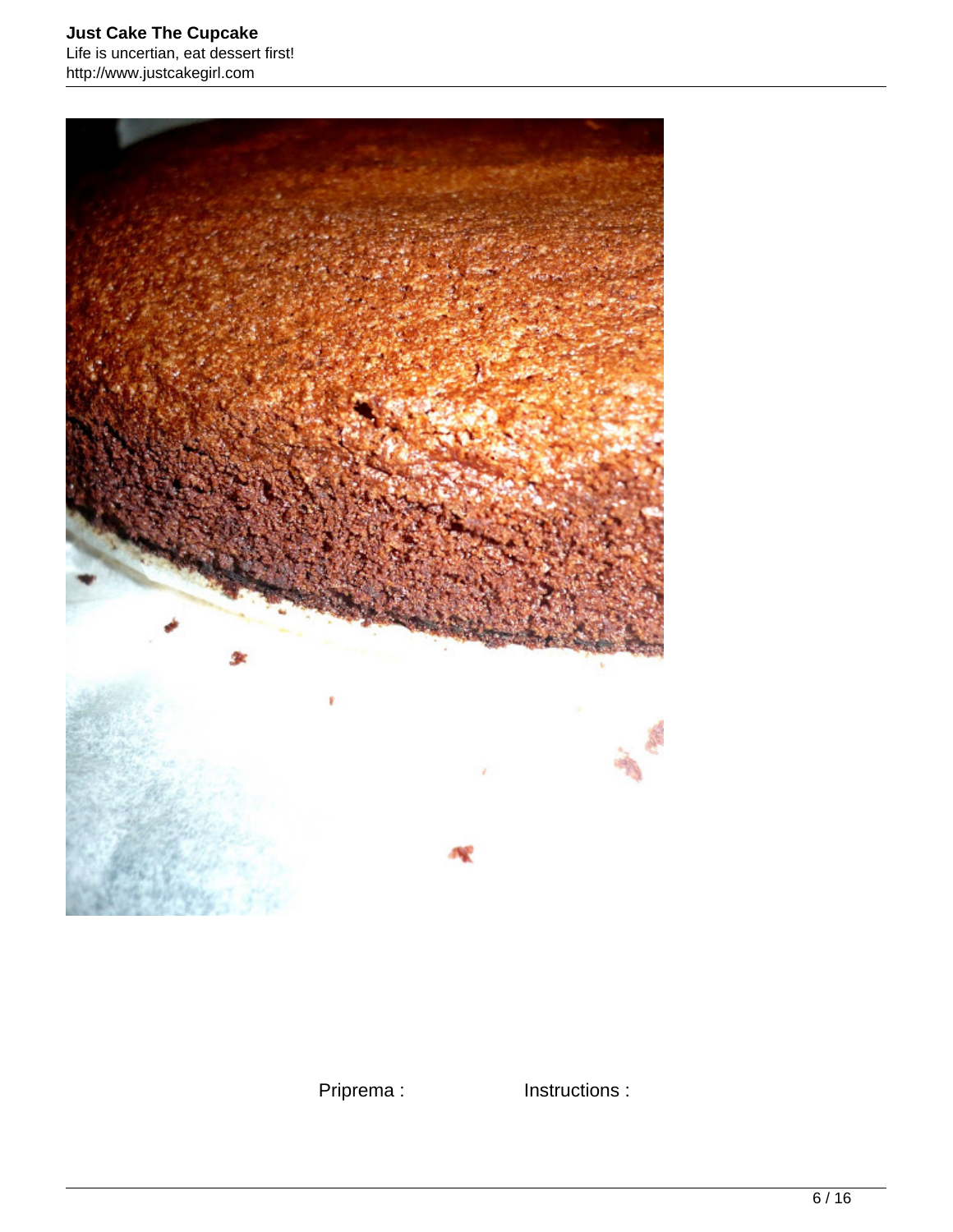Pe?nicu zagrijte na 180°C. Okrugli kalup za torte promjera 26 cm obložite papirom za pe?enje, a stranice namastite.

 ?okoladu i maslac rastopite na pari. Brašno pomiješajte sa kakaom, solju i praškom za pecivo. Razdvojite žutanjke i bjeljanjke.

 Žutanjke pjenasto izradite sa še?erom. Dodajte vaniliju, otopljeni maslac i ?okoladu, mlijeko i vru?u vodu i rum. Dobro izmiksajte da se smjesa izjedna?i. U nekoliko navrata u smjesu prosijte brašno te ga mikserom umiješajte. Bjeljanjke istucite u ?vrst snijeg pa ih nježno umiješajte u biskvitnu smjesu.

Smjesu izlijte u pripremljen kalup i pecite oko 40 minuta. Pe?eni biskvit dobro ohladite, a potom ga vodoravno prerežite na dva jednaka dijela. Nakon toga zagrijete marmeladu sa rumom dok se n pretvori u sirup te sa time premažete unutarnje strane biskvita.

**Preheat the oven to 180°C. Line the bottom of a 24cm springform tin with parchment paper. Butter the sides of the tin.Combine flour, cocoa powder, baking powder and salt in a bowl. Mix to incorporate and set aside.**

In a bowl of your electric

mixer beat together egg yolks and sugar until light and frothy. Add venilla, melted butter and chocolate, milk, boiling water and rum and mix until combined. Sift in the flour mixture and beat until incorporated. In a separate bowl mix the egg whites until firm peaks form. Gently fold them into the egg yolk mixure.

Transfer the cake batter

into prepared tin. Bake for 40 minutes. Cool to room temperature and cut the cake horizontally into two equal pieces. Heath the marmalede with the rum into a sirup and spread it over the inner side of the cake.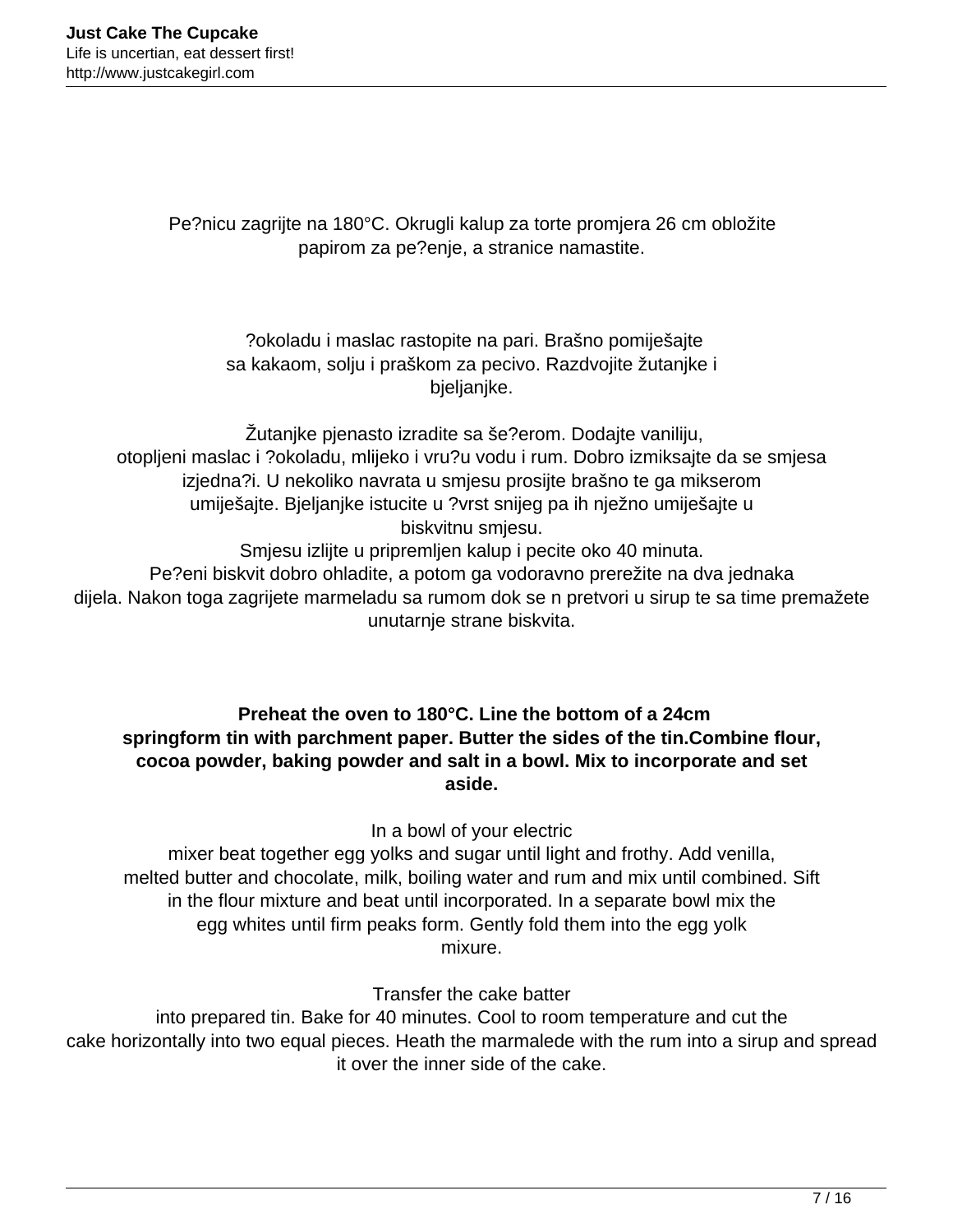

?okoladu rastopiti na pari, dodati joj jaje i ?ajnu žlicu vode i tu?i mikserom dok ne postane pjenasto. Zatim odmaknuti sa vatre i dalje tu?i dok se ne ohladi.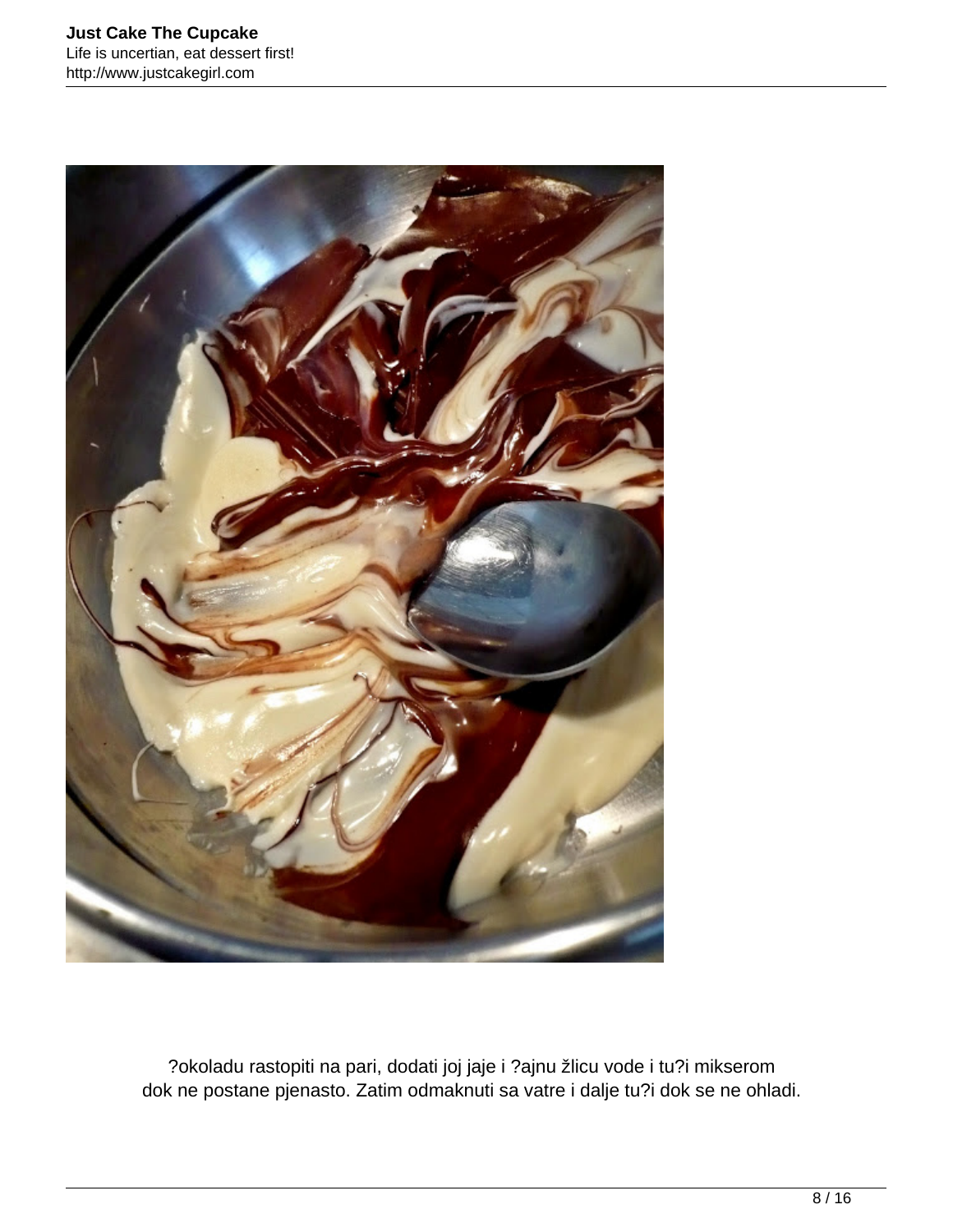Ako stavite u posudu sa hladnom vodom brže ?e se ohladiti! Slatko vrhnje istu?i u šlag i dodati ga zajedno sa rumom ?okoladi. Na prerezani biskvit staviti pripremljen mousse i prekriti drugim dijelom biskvita. Ostaviti u hladnjaku najmanje 2 sta da se mousse stisne.

**Melt the chocolate on a steam bath, add the egg and the tsp of water and mix until it becomes fluffy. Remove from the heath and put the ho bowl in a bowl of cold water and mix until it gets cold. Mix the cream and together with the rum add it to the chocolate. Put the mousse on one piece of cake and cover it with the other. Place it in the fridge for at least 2 hours before decorating.**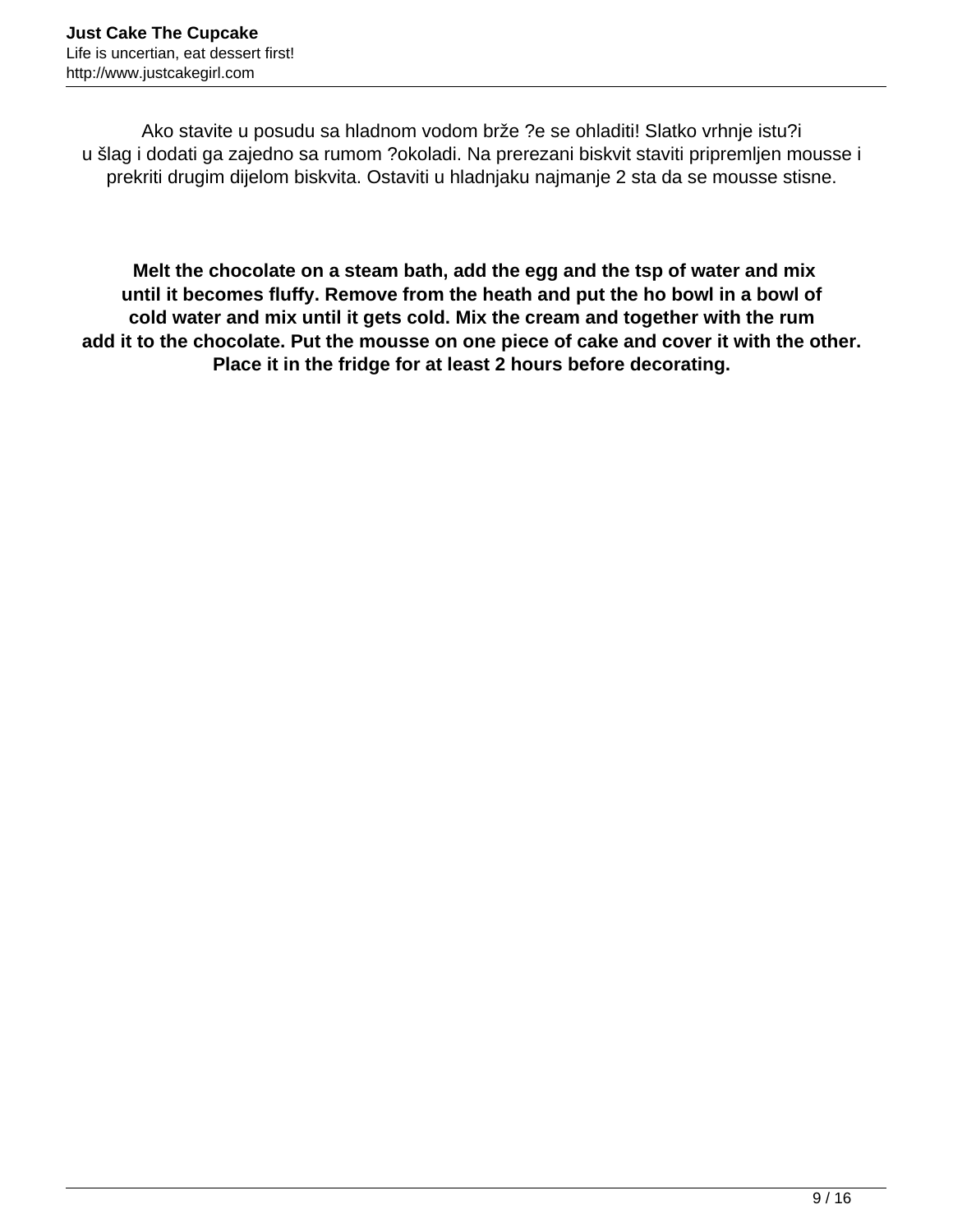

Za ?okoladnu dekoraciju sam otopila prvo 100 g tamne ?okolade i na tanko je premazala po pek papiru. Nakon toga sam je na 5 minuta stavila u hladnjak, pa napravila obrube za plo?ice. Nakon toga na 10 minuta u zamrziva? i možete lagano prstima potrgati plo?ice. Zagrijala sam bijelu ?okoladu, stavila je u vre?icu za ukrašavanje i pisala po plo?icama :) Mislim da je ispalo dobro za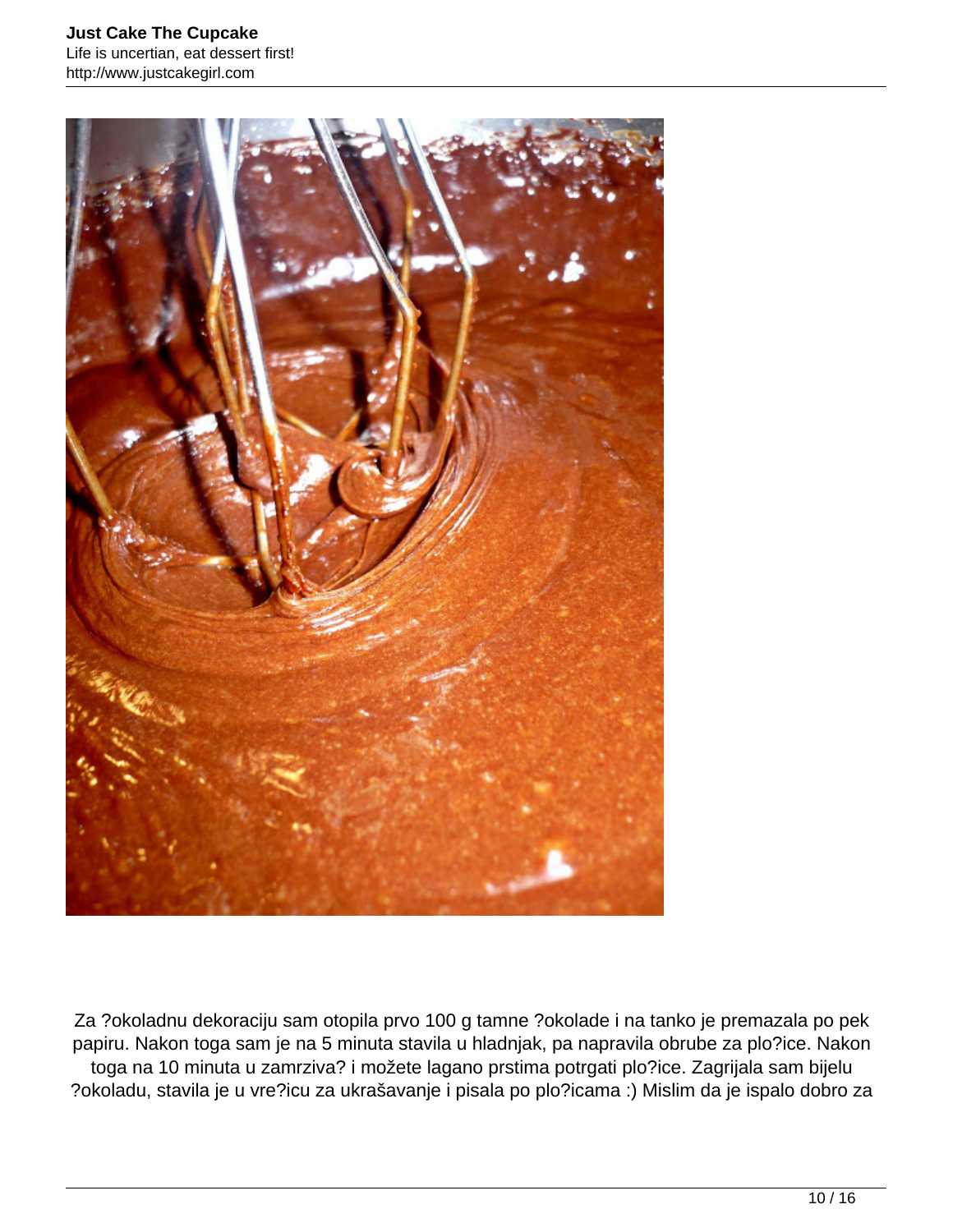prvi puta, ali nadam se da kad se ispraksiram bude malo urednije :)

**For the chocolate tiles I melted 100g of chocolate and spread it over baking paper. Put it in the fridge for 5 minutes and then make marks for the tiles. Put it in the freezer for 10 minutes and than brake the tiles. Then melt 100 g white chocolate and put it in a decorating bag and write the letters. In this case it was "Happy 80th Birthday" in croatian. I like how it turned out for the first time so I hope the next time I will be a little bit tidier. :)**

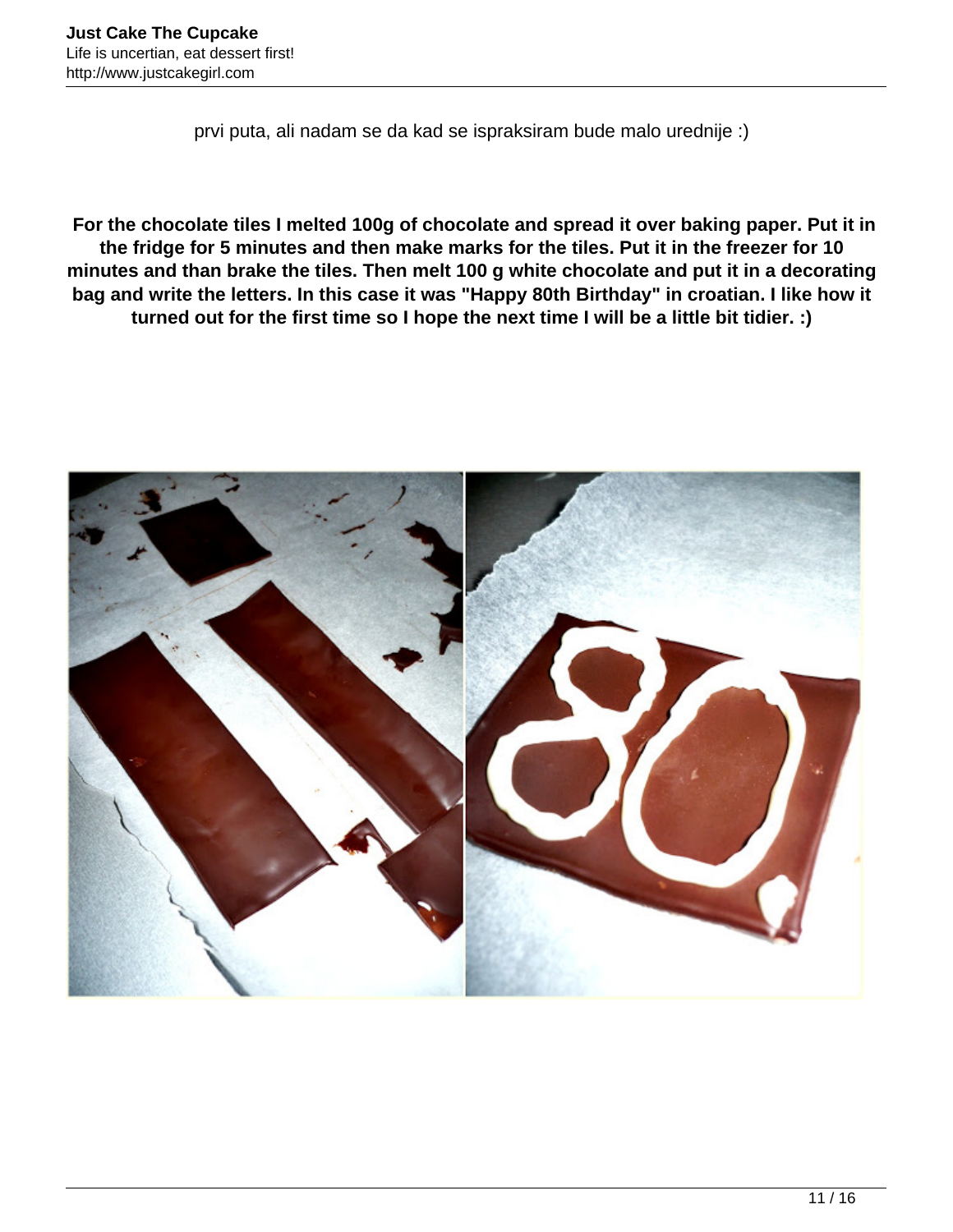Za ?okoladnu glazuru rastopiti 200 g ?okolade sa dvije žlice ulja. Tortu staviti na rešetku i preliti ?okoladnom glazrom. Na tanko rasporediti glazuru po torti i pustiti da se ohladi. U me?uvremenu napravite ganache. Zagrijati slatko vrhnje s medom i rumom do to?kve vrenja i dodati ?okoladu i miješati dok se ne rastopi. Staviti u hladnjak kao i tortu na najmanj 2 sata. Nakon što se torta stisla, a ganache u?vrstio tortu staviti na pladanj, ganache izmiksati u ?vrstu kremu sa malo slatkog vrhnja te ukrastiti po želji :)

**For the chocolate frosting melt 200 g of chocolate with 2 tbs oil. Put the cake on a frosting mat and pour the forsting over and smooth it well :) In the meantime make the ganache. Cream, honey and rum heath up until boiling point and than add the chocolate. Stir until melted ant put for at least 2 hours in the fridge. After the cake is firmed and you mixed up the ganace you can start decorating :)**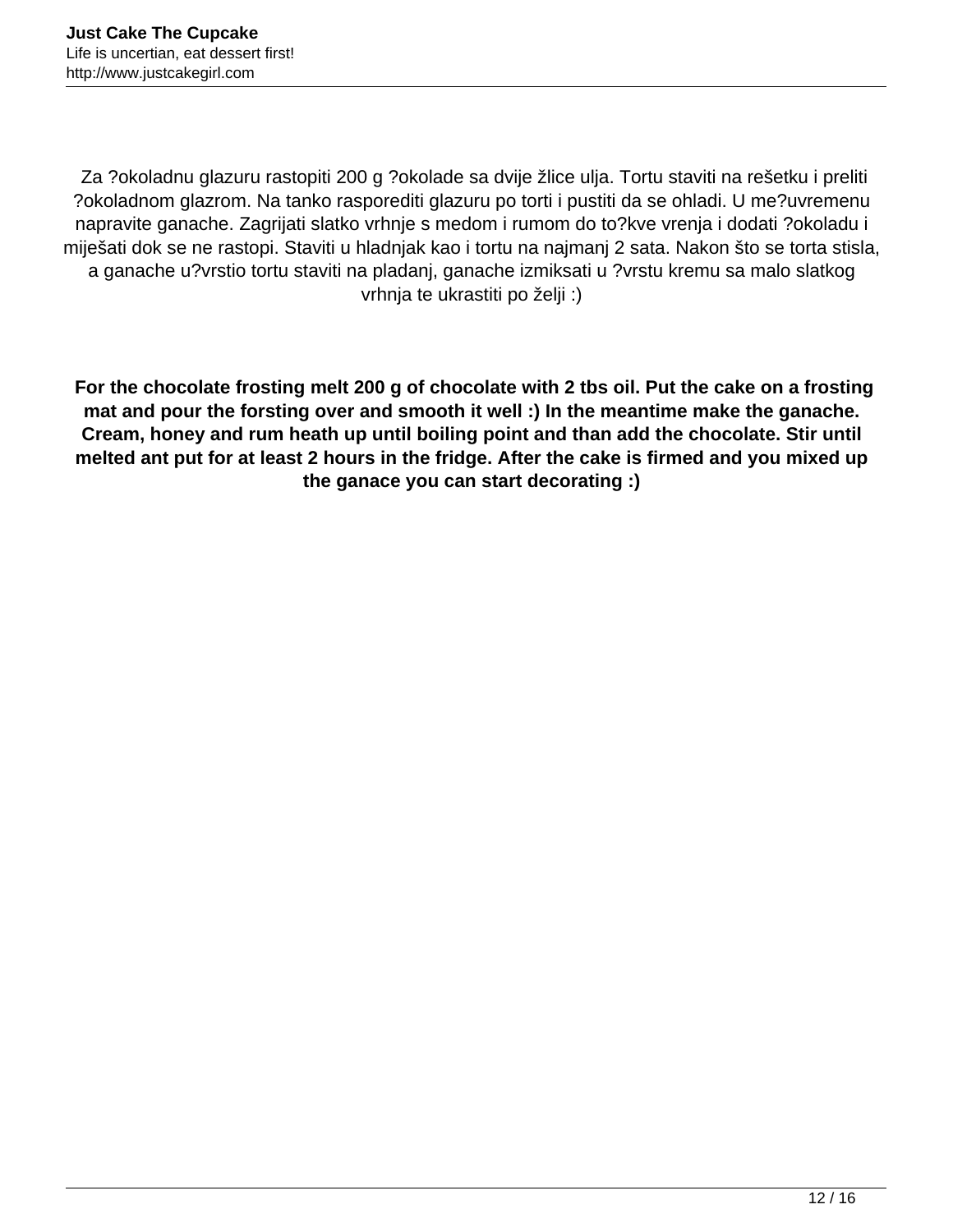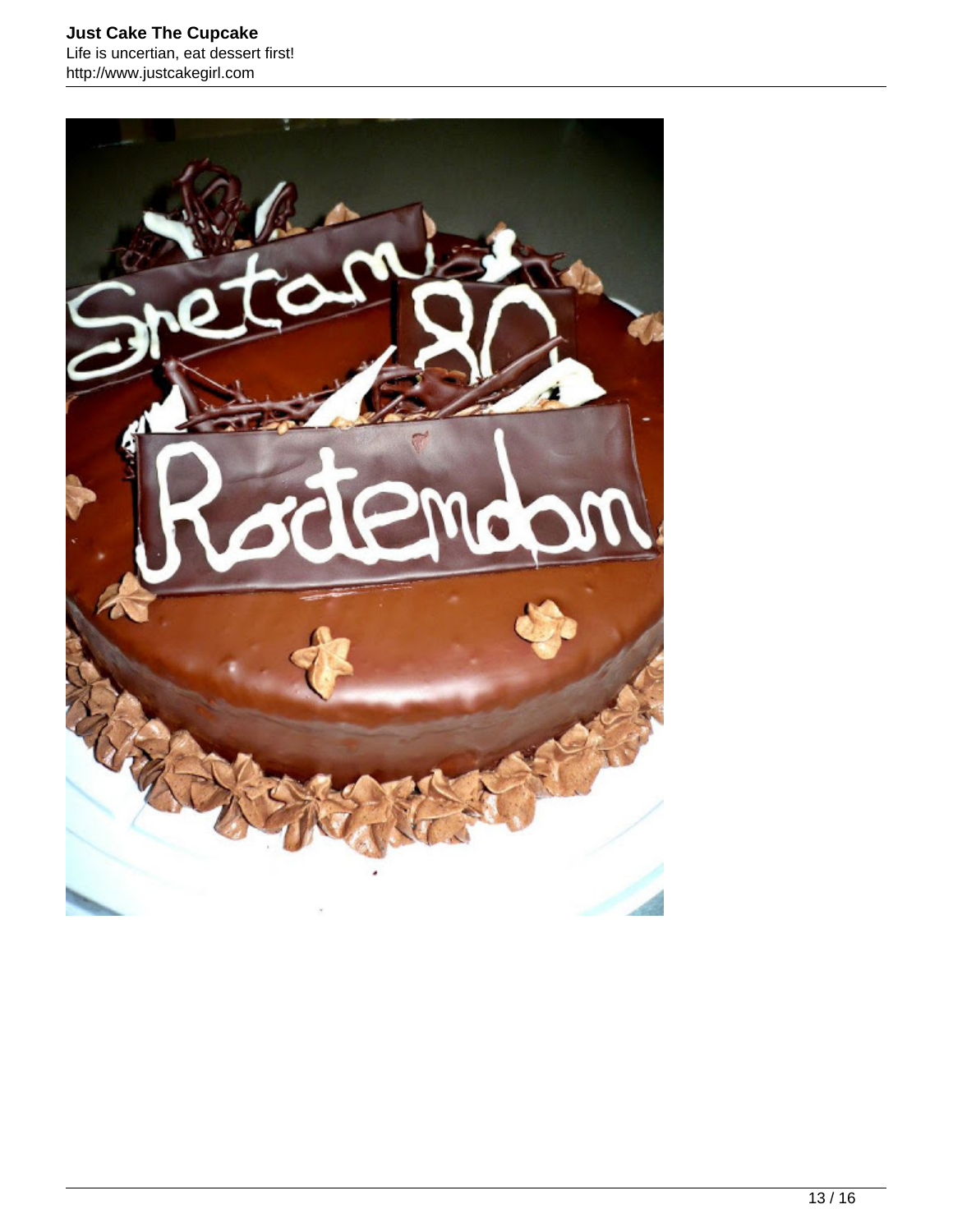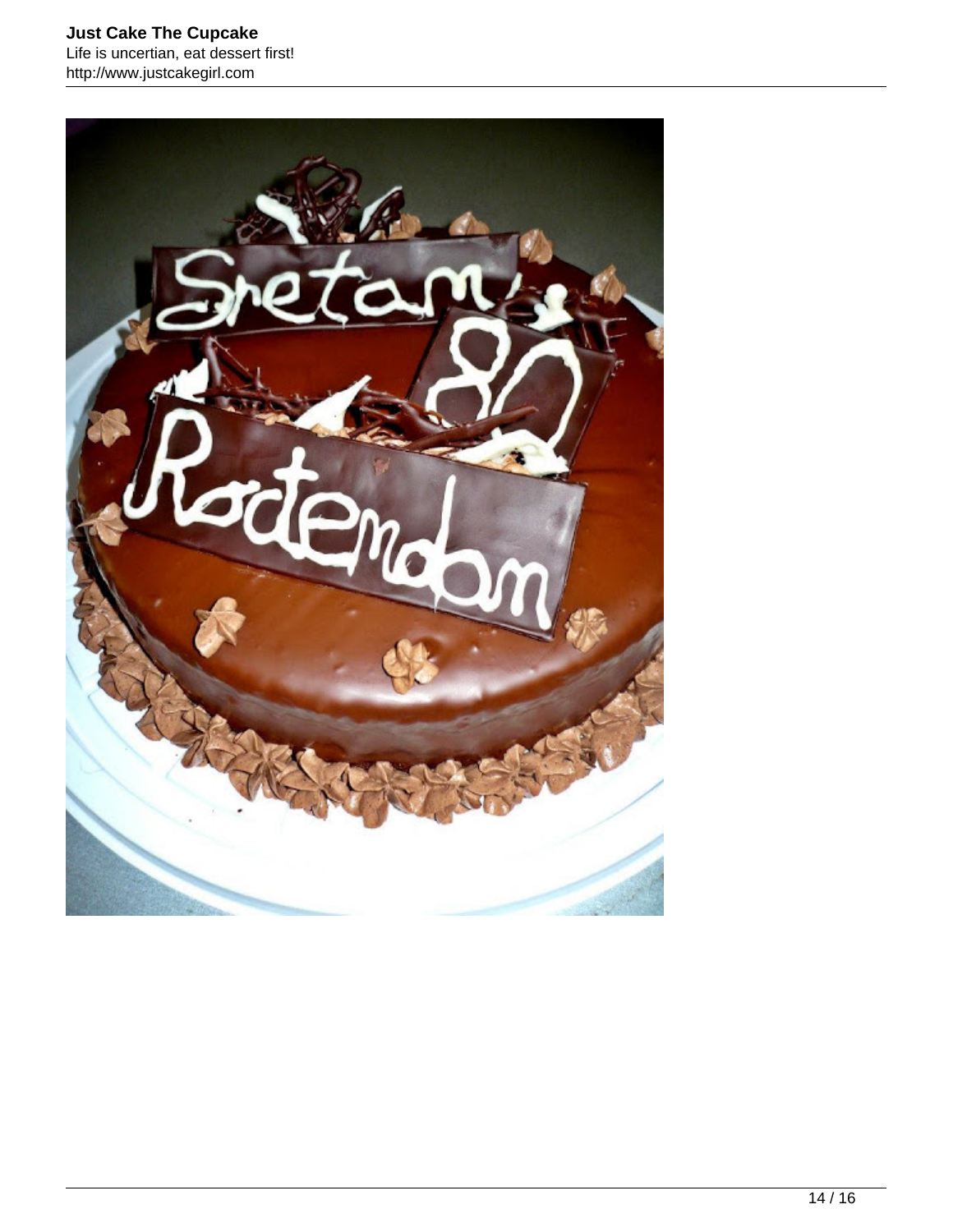

Tortica bude se danas degustirala i ja se toplo nadam da ?e unuke pozitivno razveseliti djeda za